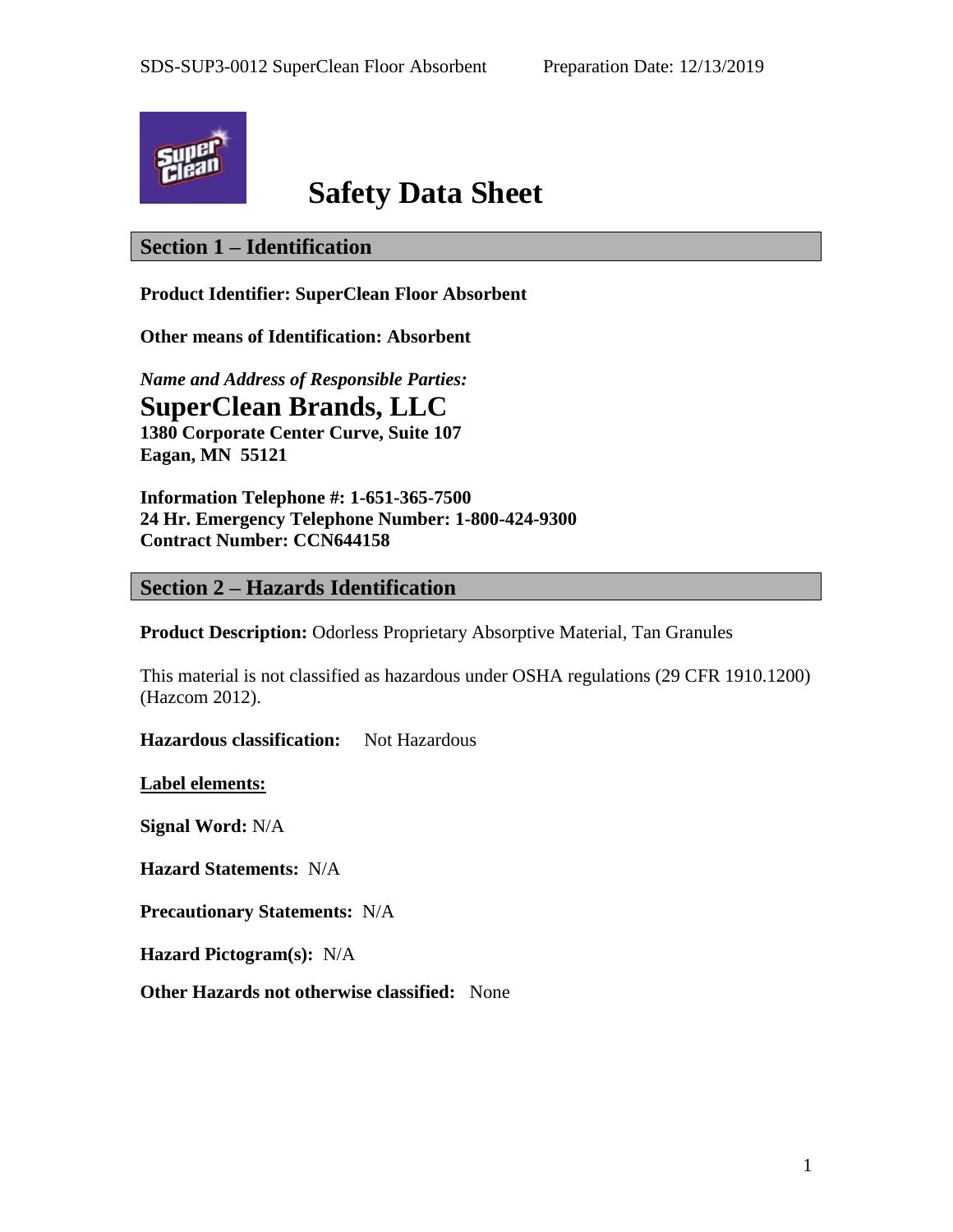# **Section 3 – Composition/Information on Ingredients**

| <b>Chemical Name, Common Name</b> | $CAS \#$ | <b>Concentration wt/wt(*)</b> |
|-----------------------------------|----------|-------------------------------|
| Proprietary Blend of Organic      | N/A      | 100                           |
| <b>Absorptive Materials</b>       |          |                               |

**\* Note: The exact concentrations of the chemical(s) above are being withheld as a trade secret.**

## **Section 4 – First-Aid Measures**

## **Description of first aid measures:**

*Inhalation:* If inhaled remove victim to fresh air and keep at rest. Obtain medical attention if you feel unwell.

*Skin contact*: Wash with plenty of soap and water. Take off contaminated clothing and wash before reuse. If skin irritation occurs get medical advice/attention.

*Eye contact:* If product gets in eyes flush with water for at least 20 minutes. Remove contact lenses if present and easy to do so. Get medical attention if irritation develops or persists.

*Ingestion:* Do NOT induce vomiting unless instructed by medical personal. Never give anything by mouth to an unconscious person. Get medical attention if you feel unwell.

## **Most important symptoms and effects, both acute and delayed:**

No symptoms expected when used per instructions

## **Indication of any immediate medical attention and special treatment needed:** Treat symptomatically.

# **Section 5 – Fire-Fighting Measures**

**Extinguishing media:** *Suitable extinguishing media:* Water fog, Carbon dioxide, Dry chemical, Foam. *Unsuitable extinguishing media:* Not available.

**Special hazards arising from the substance or mixture:** None known.

**Flammability classification:** Not flammable by OSHA/WHMIS criteria.

**Hazardous combustion products:** Constituents associated with burning/combustion are to be considered toxic, typical to wood smoke.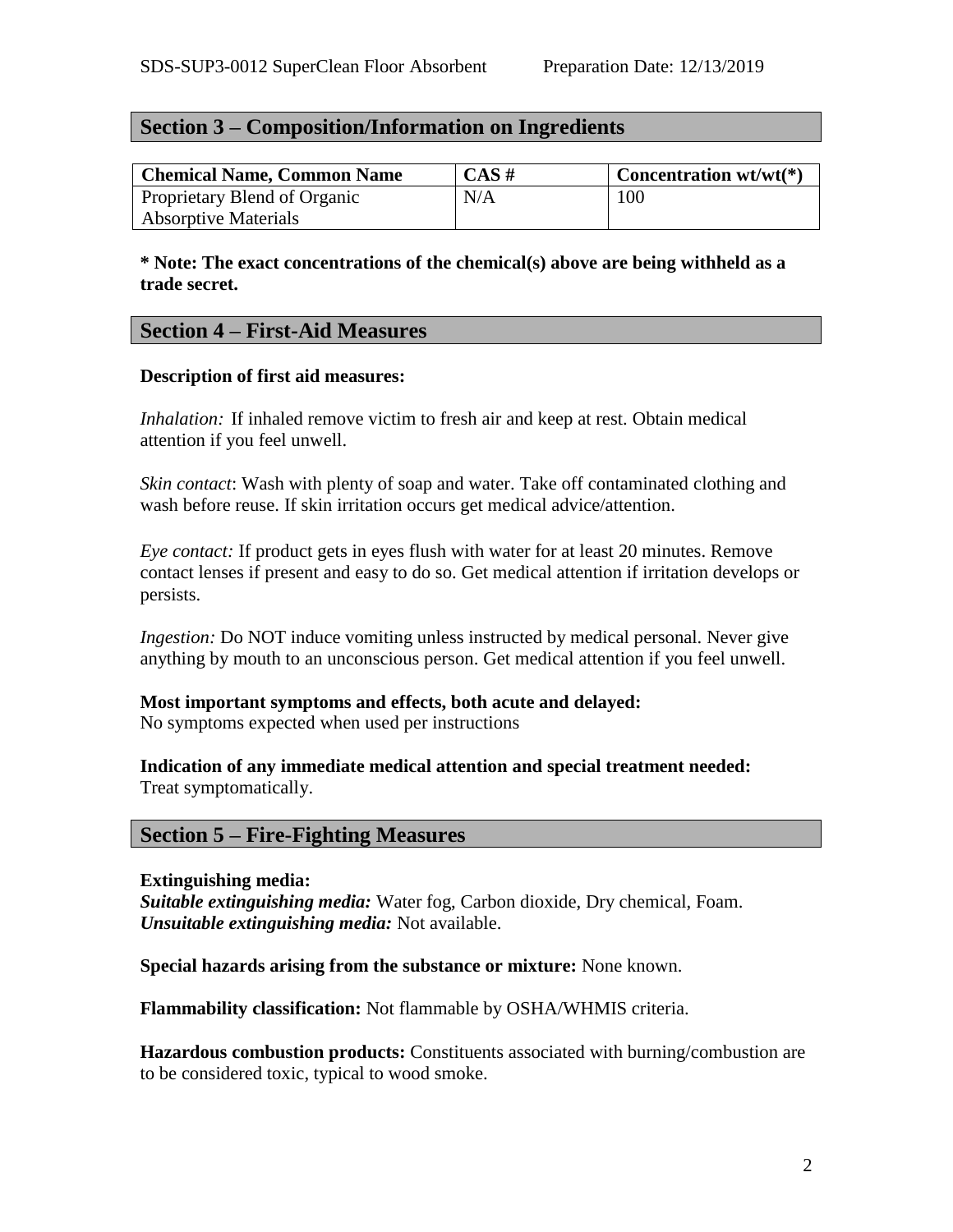# **Section 5 – Fire-Fighting Measures (Continued)**

# **Special protective equipment and precautions for firefighters:**

*Protective equipment for fire-fighters:* Firefighters should wear proper protective equipment (Bunker gear) and self-contained breathing apparatus with full face operated in positive pressure mode.

## **Section 6 – Accidental Release Measures**

# **Personal precautions, protective equipment and emergency procedures:**

No Special Requirements

## **Methods and materials for containment and clean up:**

Vacuum, Sweep, or Shovel. Follow normal clean up procedure for non-hazardous material.

## **Section 7 – Handling and Storage**

## **Precautions for safe handling:**

Adequate ventilation should be supplied, or proper Personal Protective Equipment worn when handling. Be mindful of excessive heat sources in the area of use.

## **Conditions for safe storage:**

Store in cool, dry and well ventilated place. Have appropriate fire extinguishers/sprinkler system in place.

## **Incompatible materials:** Strong Acids, Oxidizing Agents, and Caustics

# **Section 8 – Exposure Controls/Personal Protection**

## **Exposure limits:**

| <b>Chemical Name</b>                                        | <b>ACGIH-TLV</b>    | <b>OSHA-PEL</b>     |
|-------------------------------------------------------------|---------------------|---------------------|
| Proprietary Blend of Organic<br>Absorptive Materials (PNOC) | $10 \text{ mg/m}^3$ | $15 \text{ mg/m}^3$ |

## **Exposure controls:**

**Ventilation and Engineering Measures:** Use in well ventilated area. Apply technical measures to comply with occupational exposure limits if needed.

**Respiratory Measures:** If airborne concentrations are above the permissible exposure limit, use NIOSH approved respirators.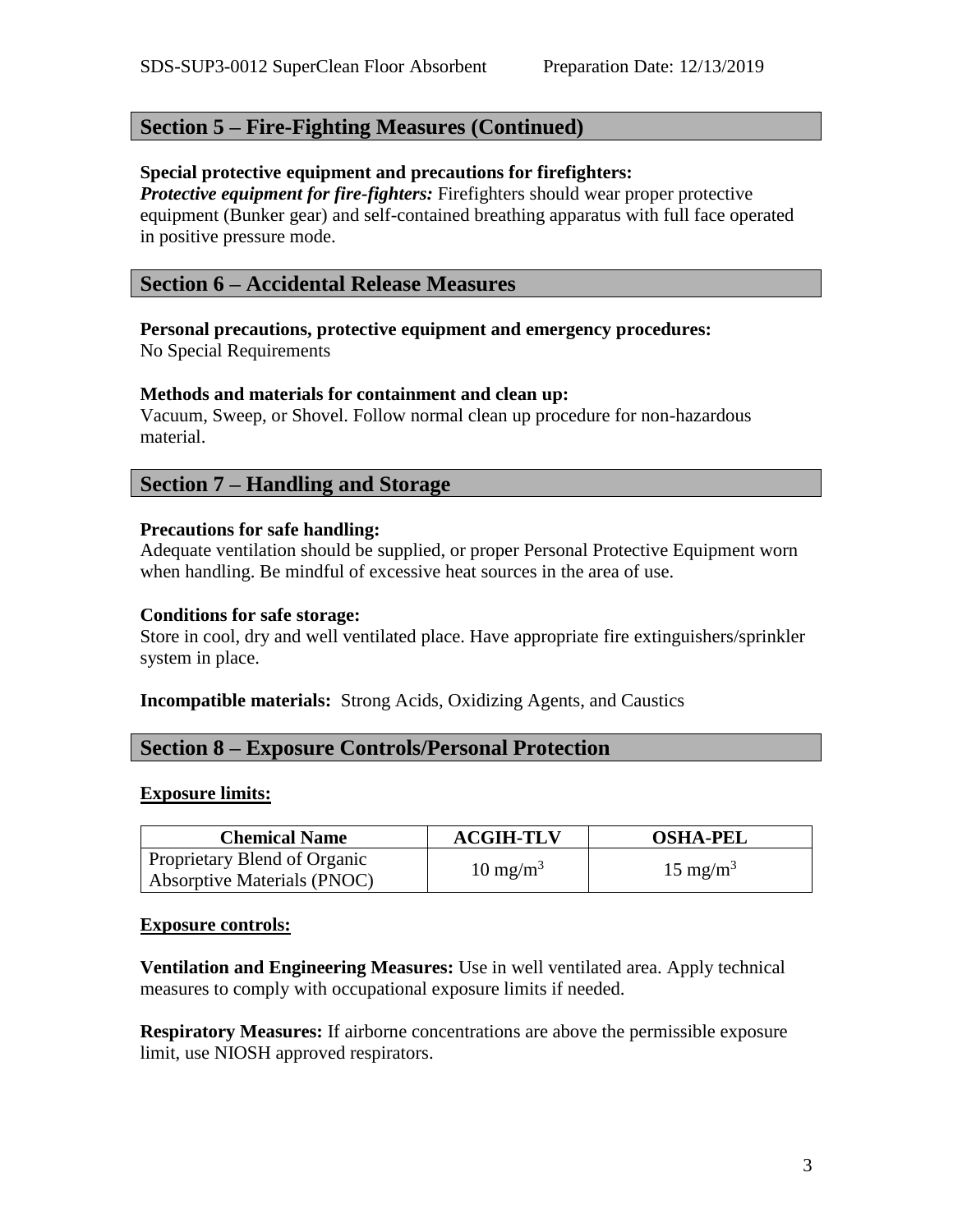## **Section 8 – Exposure Controls/Personal Protection**

**Skin Protection:** Skin protection not required, but long sleeves / cotton gloves are recommended if above nuisance level TLV.

**Eye/Face Protection:** Goggles or safety glasses with side shields recommended

**Other Protective Equipment:** Ensure that eyewash stations and a safety shower are close to the workstation(s).

**General Hygiene Considerations:** Avoid prolonged contact with eyes, skin and clothing. Do not eat or drink when using this product. Wash hands after handling. Remove and wash all contaminated clothing before re-use. Handle in accordance with good industrial hygiene and safety practice.

## **Section 9 – Physical and Chemical Properties**

**Appearance:** Tan Granules **Odor:** Essentially Odorless **Odor threshold:** Not available **PH:** Not applicable **Melting/Freezing pointing:** Not available **Boiling point and boiling range:** Not available **Flash point:** 350F (Open Cup), 388F (Closed Cup) **Evaporation point (Butyl Acetate=1):** Not applicable **Flammability limits (% by vol.):** Not available **Minimum Explosive Concentration:** 0.045 oz/ft3 **Vapor pressure:** Not available. **Vapor density:** Not available. **Specific Gravity (Kg/m3):** 673 **Solubility in water:** Not available **Partition Coefficient (n-octanol/water):** Not available. **Viscosity:** Not available. **Volatiles (% by wt)**  $= 0\%$ **Volatile organic compounds:** Not available. **Other physical/chemical comments:** No addition information.

## **Section 10 – Stability and Reactivity**

**Reactivity:** Not normally reactive.

**Chemical stability:** Stable under normal conditions.

**Possibility of hazardous reactions:** Hazardous polymerization does not occur.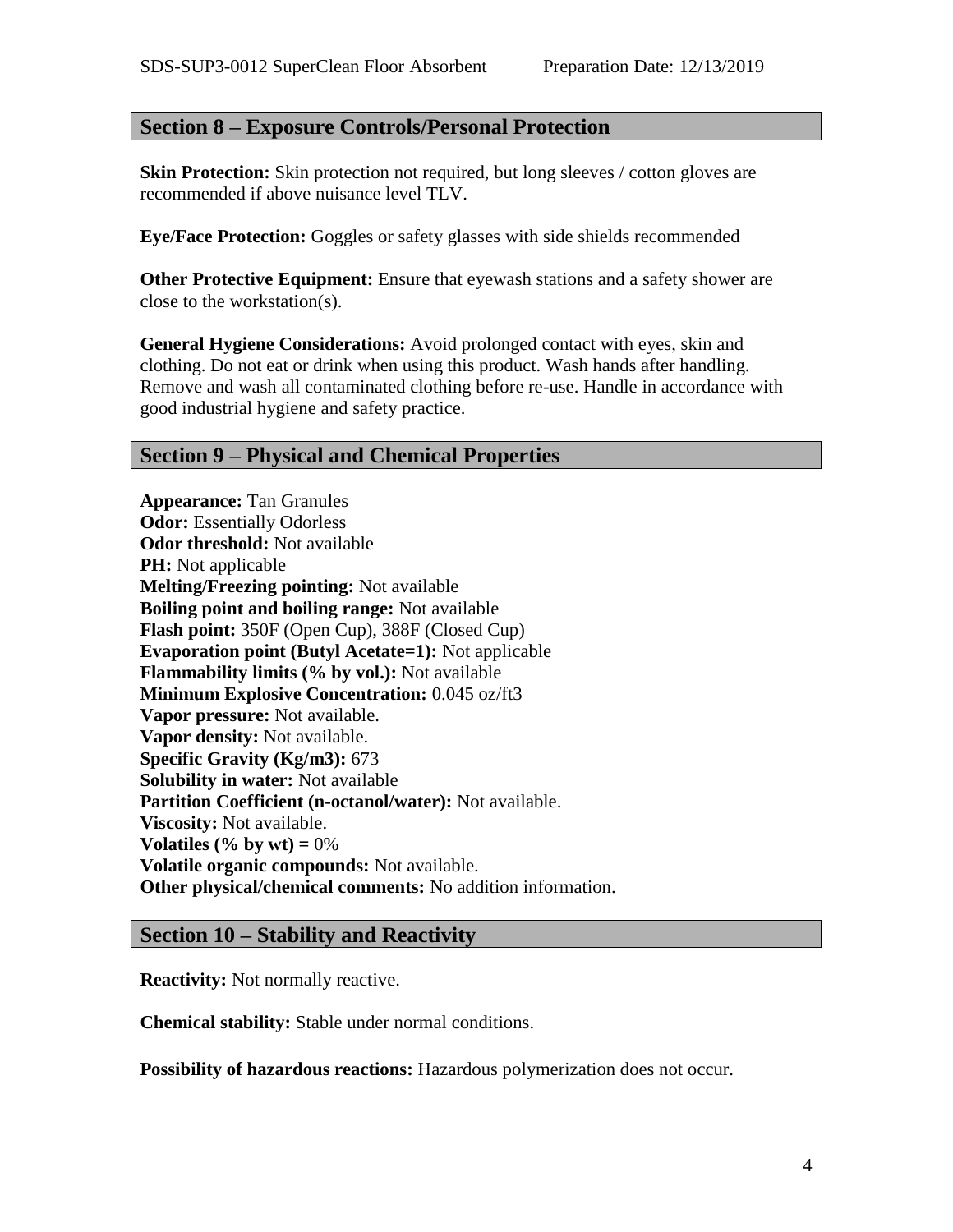# **Section 10 – Stability and Reactivity (Continued)**

**Conditions to avoid:** Heat. Contact with incompatible materials.

**Incompatible materials:** Strong oxidizers, Strong acids.

**Hazardous decomposition products:** Carbon oxides, Nitric Oxide

#### **Section 11 – Toxicological Information**

**Information on routes of exposure:**

**Routes of entry - Inhalation:** YES **Routes of entry - Skin & Eye:** YES **Routes of entry - Ingestion:** YES **Routes of entry - Skin Absorption:** YES

#### **Potential Health Effects:**

#### **Signs and symptoms of Short term exposure:**

*Signs and symptoms*: Inhalation – May cause respiratory irritation, similar to dust irritation *Signs and symptoms*: Ingestion – No symptoms expected *Signs and symptoms*: Skin – No symptoms expected *Signs and symptoms*: Eyes – May cause eye irritation, similar to dust irritation

**Potential Chronic Health Effects:** None known.

**Mutagenicity:** Not hazardous by OSHA/WHMIS criteria.

**Carcinogenicity:** No components are listed as carcinogens by ACGIH, IARC, OSHA or NTP.

**Reproductive effects:** Not hazardous by OSHA/WHMIS criteria.

**Sensitization to material:** This product is not expected to cause skin sensitization

**Specific target organ effects:** Not Available.

**Medical conditions aggravated by overexposure:** Pre-existing skin and eye conditions.

**Toxicological data:** The calculated ATE value for this mixture is well above classification parameters.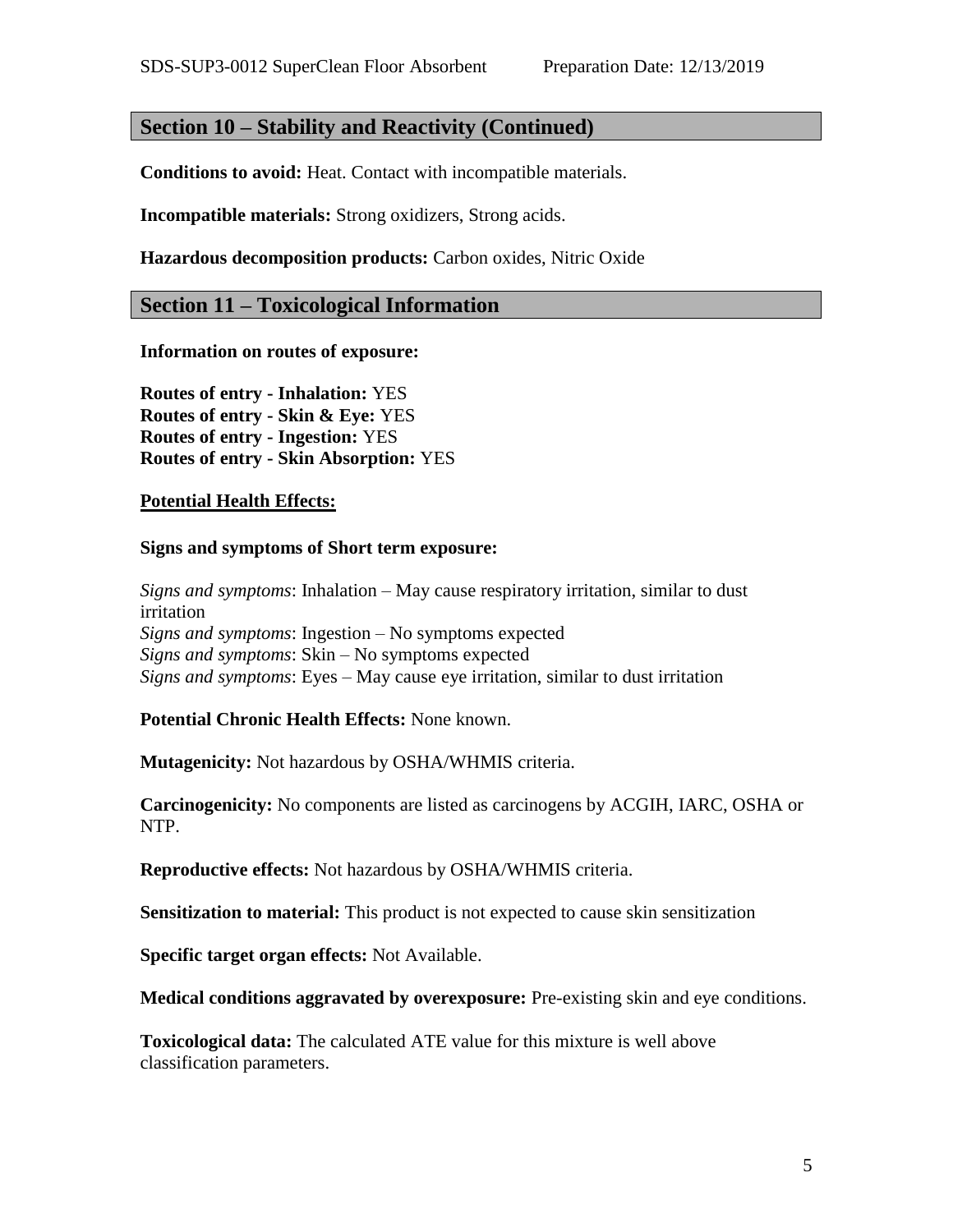# **Section 12 – Ecological Information**

**Ecotoxicity:** This product itself has not been tested. **Mobility in soil:** This product itself has not been tested. **Persistence and degradability:** All materials in the formulation are readily biodegradable. This product itself has not been tested. **Bioaccumulation potential:** This product itself has not been tested. **Other adverse environmental effects:** None Known.

# **Section 13 – Disposal Information**

**Handling for disposal:** Handle in accordance with good industrial hygiene and safety practice. Refer to protective measures listed in sections 7 and 8.

**Methods of disposal:** Dispose in accordance with all applicable federal, state, provincial and local regulation. Contact your federal, state, provincial and local authorities for specific rules.

# **Section 14 – Transportation Information**

## **US 49 CFR/DOT. Ground Transportation**

## NOT DOT REGULATED

# **Section 15 – Regulatory Information**

## **US Federal Information:**

**TSCA:** All listed ingredients appear on the Toxic Substances Control Act.

## **SARA Title III: Sec. 302, Extremely Hazardous Substances, 40 CFR 355:**

No extremely hazardous substances are present in this material.

## **SARA Title III: Sec. 311 and 312, MSDS Requirements, 40 CFR 370 Hazard Classes:** Product is an acute and chronic hazard (immediate)

# **SARA Title III: Sec. 313, Toxic Chemicals Notification, 40 CFR 372:**

No components are present in this material.

## **State Regulations:**

**California Proposition 65:** This product does not contain a chemical known to the State of California to cause, birth defects or other reproductive harm.

## **International Information:**

**Canadian Environmental Protection Act (CEPA) information:** All ingredients listed appear on the Domestic Substances List (DSL).